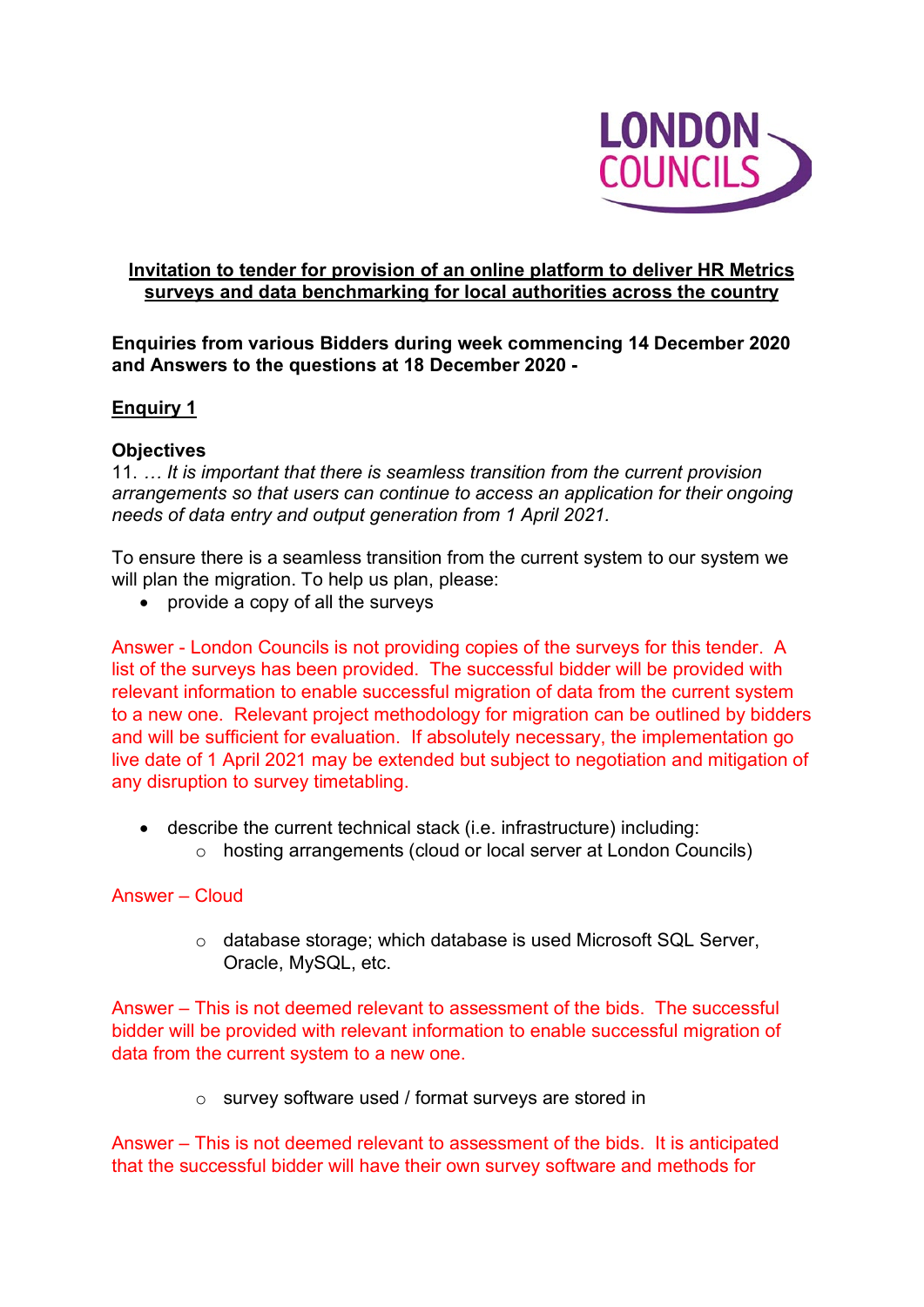collecting, holding and presenting the information. The key is to enable output data that can be easily read/ interpreted by data users.

- provide a copy of all the Outputs results/benchmarking
	- o charts
	- o pdf reports
	- o scorecards
	- o dashboards
	- o Excel spreadsheet outputs
	- o text

Please use test input data, delete or blank out real data – we do not need to see actual data which may be confidential.

Answer – This is not deemed relevant to assessment of the bids. It is anticipated that the successful bidder will have their own approach and methods for collecting, holding and presenting the information. The key is to enable output data that can be easily accessed/ read/ interpreted by data users.

Does London Councils have a backup of the database?

## Answer - No

What documentation does London Councils have?

• Database documentation; e.g., Data Dictionary and Database Diagram

## Answer – No

• Systems Administration documentation

Answer - Yes (a brief summary for users)

• User documentation; e.g., how to login, fill out the surveys, raise issues, access the dashboards, etc.

Answer - Yes (a summary for users)

Please provide a copy of the documentation –

Answer – This is not deemed relevant to assessment of the bids.

*14. "The full list of surveys, and their output requirements, can be found at Appendix A. Data for the surveys is collected and published on a rolling timetable throughout the year, with roughly one per month. A full data collection and publication timetable for 2020/21 is available on request".*

Please send a copy of the data collection and publication **timetable** for 2020/21.

Answer - The timetable is attached at appendix A. It is currently under review and likely to change.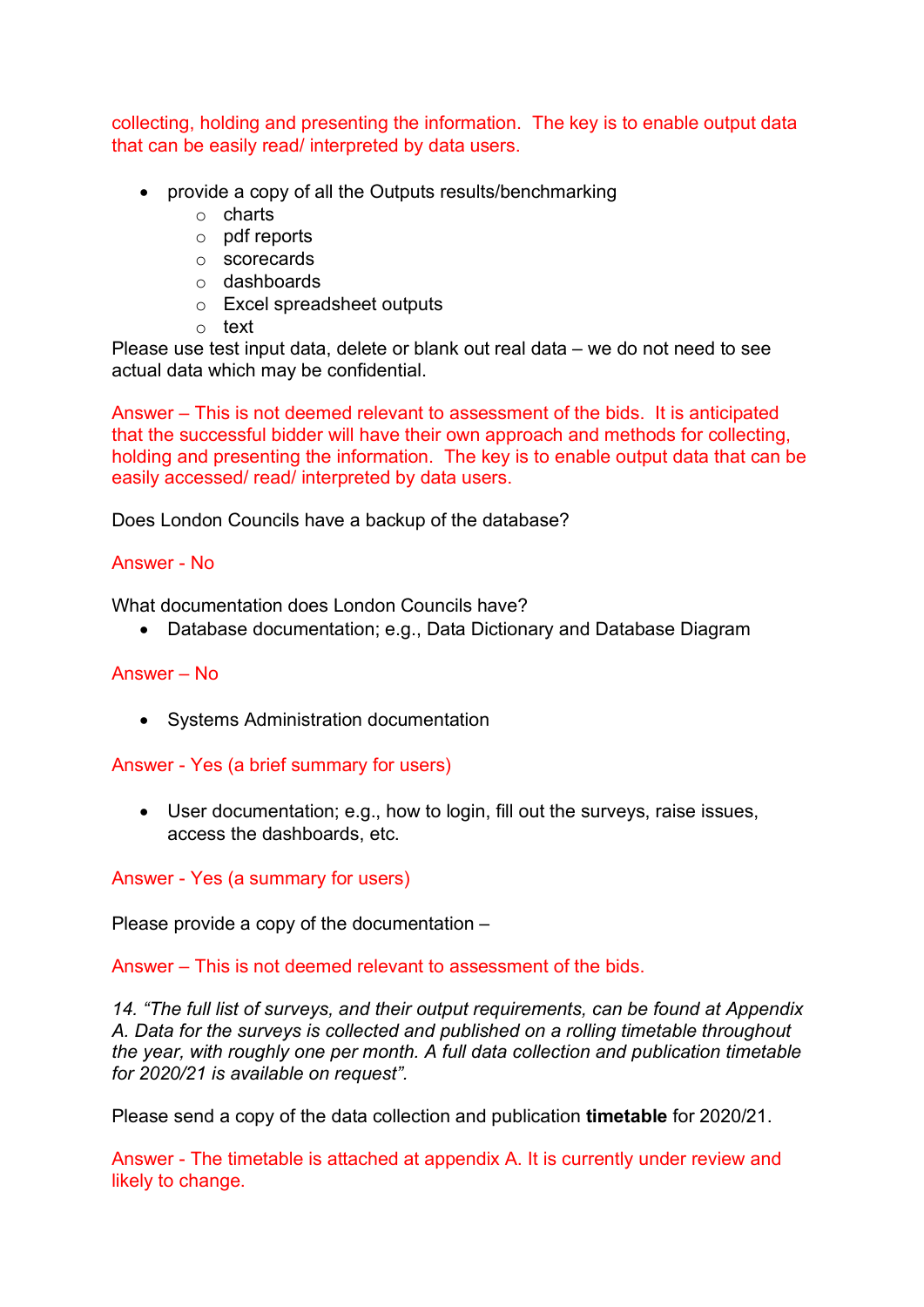## **Requirements**

*15. London Councils' detailed technical specification for the online application is set out in Appendix B. However, the key requirements for the online application are that it must:*

• *be able to migrate our historic survey data into outputs that are available going forward;*

Please confirm that all historic survey data is held in a database, i.e. there is no requirement to convert historic survey data into the database.

Answer - London Councils is able to download the raw data for each survey using Excel spreadsheets. This is the data that London Councils would provide for migration.

*15. London Councils' detailed technical specification for the online application is set out in Appendix B. However, the key requirements for the online application are that it must:*

• *offer backwards compatibility to IE8;* 

## See also **Appendix B – Detailed technical specification**

### **Row Number 22**.

*Backwards compatibility - Some councils use older versions of IE - the application needs to be accessible/usable for users of older versions of IE (currently version IE9).* 

Microsoft stopped supporting IE8 in 2016 and IE9 in 2017 and there have been **no security patches** since this time. Older browser may not render modern websites well (and may pose a security risk if unpatched).

Please confirm the requirement for Backwards compatibility and London Councils' acceptance of the **security** and display implications of using older, unsupported browsers.

Answer - London Councils is conducting a survey of users on which web browser they are using. Users have been asked to respond by 23 December 2020. This question response will be updated once the results of the survey are known.

Appendix A – Surveys likely to be required from April 2021 onwards

## **Bulk upload by Councils**

Please explain what you mean by "**Bulk** upload by Councils". Does "Bulk upload" mean that Councils upload a lot of data on a customised Excel form?

## Answer - Yes

or

Does "Bulk upload" mean that Councils upload completed multiple surveys all at the same time?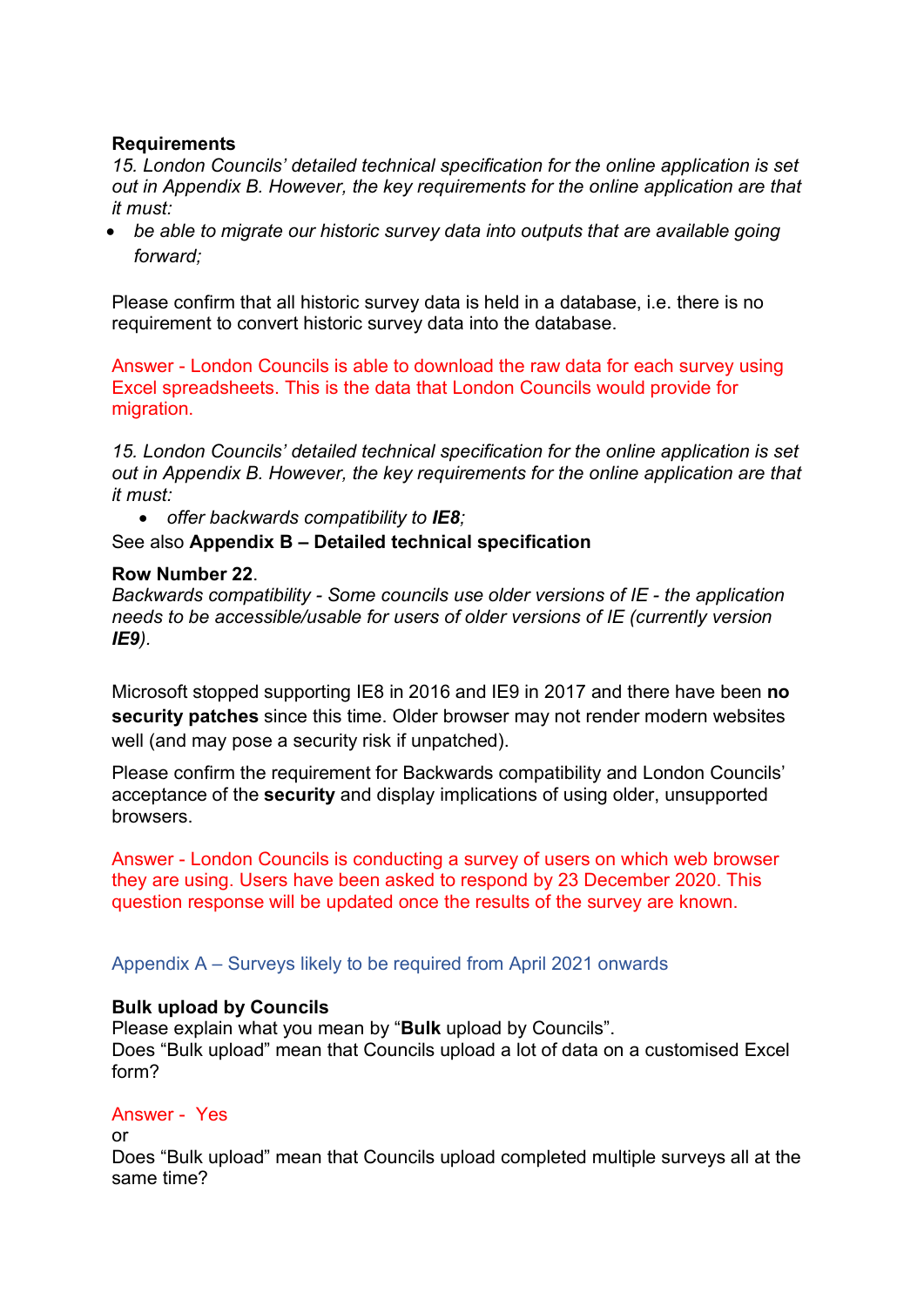#### Answer - No

#### **Upload by online form**

The HR Resources Survey is not currently uploaded by an online form. Please describe what type of data is gathered on the HR Resources Survey. Is the data "transactional", i.e., data per member of staff?

Answer – No. The data relates more to type of role e.g. recruitment, payroll, and number of staff resources assigned to the role.

#### **Row Number 38**

What do you mean by "*Open and close surveys for the current survey period*"? Is each survey completed across all areas at the same time?

Answer - Yes at the moment and to enable full survey return from data contbutors/ users the survey closure date can be extended on occasion to facilitate a fuller return.

Are there different versions of the surveys for different areas/regions?

Answer - The questionnaires are in some cases slightly different for different regions to accommodate differences in type of council (e.g. district, county) and/or client expectations of output.

#### **Row Number 48**

*Survey respondents at the councils using the surveys can input/edit data directly into a secure web form or by end-user upload of customized Excel forms (in a specific, pre-determined format specified by London Councils) on the providers' website. Enduser bulk uploads as described in the sentence above are required for pay surveys and other surveys with a large volume of data to submit. (See List of Surveys for more detail.)*

Please provide example files of a 'specific, pre-determined format specified by London Councils'.

Answer - An example is described in the Technical Specification. London Councils is not providing survey documents for this tender. This is not deemed relevant to assessment of the bids.

#### **Row Number 55**

*Provider required to update pay survey data by the amount of annual pay award in years when the pay award is announced after the data has been partly or completely collected. Pay surveys to ascertain whether data councils upload includes that year's pay award and where it does not, the provider is to uprate the pay data given by the % amount of the pay award. This applies only to councils that apply the national pay awards and those with local conditions that mean that the same % award is made.*

What is the scope of work involved? Does the provider (i.e., us) have to update 1 row per council - or 1000 rows per council?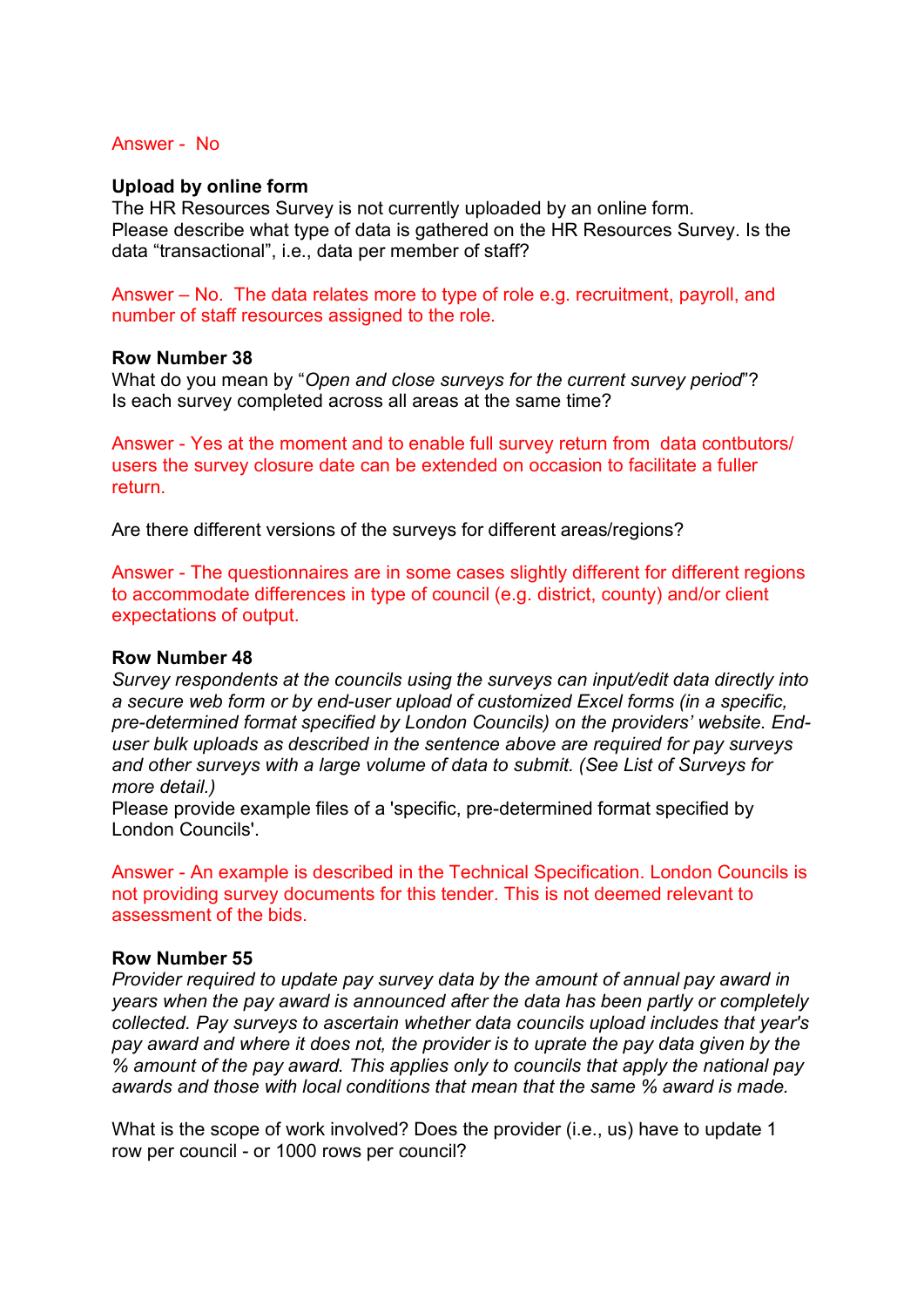Answer - The provider would update as many rows of data as the councils that want the pay award applied have submitted (some councils with local pay arrangements may not want the award applied).This could be in the region of 350 per council but could be more as for some surveys councils can enter as many roles as they wish.

Where can we find the national pay deal information?

Answer- This is announced when the pay award is agreed. London Councils will email the provider with the notification. You can see the Local Government Association website for general information about pay for Local Government Services staff.

## **Row Number 87**

*Data to be uploaded by councils using custom-designed Excel input forms the content design and layout of which to be as specified by London Councils to exactly match those in current use. These to be downloadable by users from the provider's website.*

Please provide examples of the *custom-designed Excel input forms the content design and layout*.

Answer - This is not deemed relevant to assessment of the bids. It is anticipated that the successful bidder will have their own approach and methods for collecting, holding and presenting the information. Whilst, London Councils has a current methodology for data collection, if the successful bidder identifies a methodology that might be more effective this can be used. The key is to enable output data that can be easily accessed/ read/ interpreted by data users.

## **Row Number 88 and 89**

*These outputs are as specified by London Councils in the form of custom-designed Excel spreadsheets to match those in current use. The outputs to be available for users to download as compiled sets of data with calculated fields, numeric and text values including free text and drop-down selections. All including the presentation layout and appearance are to be as specified by London Councils. Exports must reflect latest version of data.*

*For example, the HR Resources survey outputs comprise an Excel workbook of 7 custom-designed spreadsheets including a table showing a compilation of free text entries per council; tables showing top-line summaries of average FTE employee numbers by 5 different categories, headcount and average of HR FTE ratios to workforce headcount and number of the survey responses by "as at" date; table of average FTE of HR by work type and grade band for all councils in the region; table of average FTE of HR by work type and grade band for Inner London; same for Outer London (in the case of London but by other council categories for other regions - ie: County/ Metropolitan Borough/Unitary council and District Councils) all values to be calculated from the data provided by each council in its customdesigned Excel upload form); table of outsourced HR work by council by work type with name of provider; table of shared HR work by work type with name of partner/partners. As this survey does not have a raw data export option. the provider will need to give the relevant Regional Head their councils' raw data on request to enable them to conduct data checks.*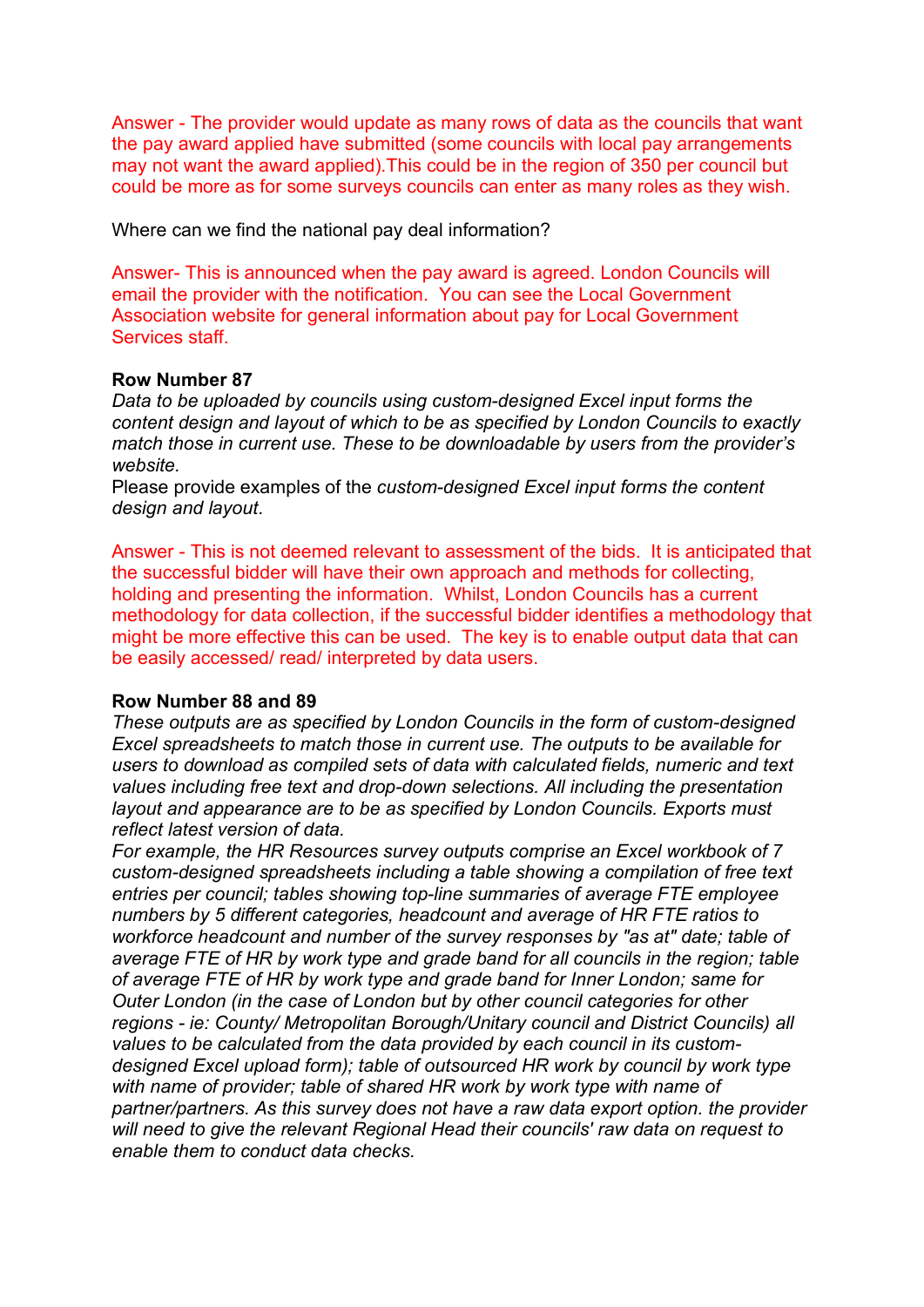Question: how many unique designs are there?

Answer - At the moment the surveys using the custom forms are as set out in Appendix A in the tender documents. The designs may change and additional custom designs may be required. Whilst, London Councils has a current methodology for data collection, if the successful bidder identifies a methodology that might be more effective this can be used. The key is to enable output data that can be easily accessed/ read/ interpreted by data users.

For a survey, does it have just one customised Excel spreadsheet, or are there different designs for each Council?

Answer - There is one custom sheet per survey for inputting (they may differ slightly between regions). Outputs may require multiple custom sheets (as per the example you refer to in Rows Number 88 and 89). Whilst, London Councils has a current methodology for data collection, if the successful bidder identifies a methodology that might be more effective this can be used. The key is to enable output data that can be easily accessed/ read/ interpreted by data users.

Please provide example Excel spreadsheets.

Answer - This is not deemed relevant to assessment of the bids.

## **Enquiry 2**

1. Users to have the ability to generate their own bespoke results outputs including reports and scorecards and Excel outputs, which can be customised. Would you be able to provide some detail as to the type of reports they would need to generate? Our platform enables users to create their own scorecards and surveys and there are elements of extracts available as well as using the dashboard to surface survey results as a KPIs. An example of the type of excel output and type of customisation would be helpful it you are able to.

Answer - This is not deemed relevant to assessment of the bids. It is anticipated that the successful bidder will have their own approach and methods for collecting, holding and presenting the information. The key is to enable output data that can be easily accessed/ read/ interpreted by data users.

2.

The platform must offer backwards compatibility to IE8 – is this absolutely compulsory? Our platform supports IE11 onwards and due to various technical and security reasons we would not be able to partake should this requirement be essential.

Answer - London Councils is conducting a survey of users on which web browser they are using. Users have been asked to respond by 23 December 2020. This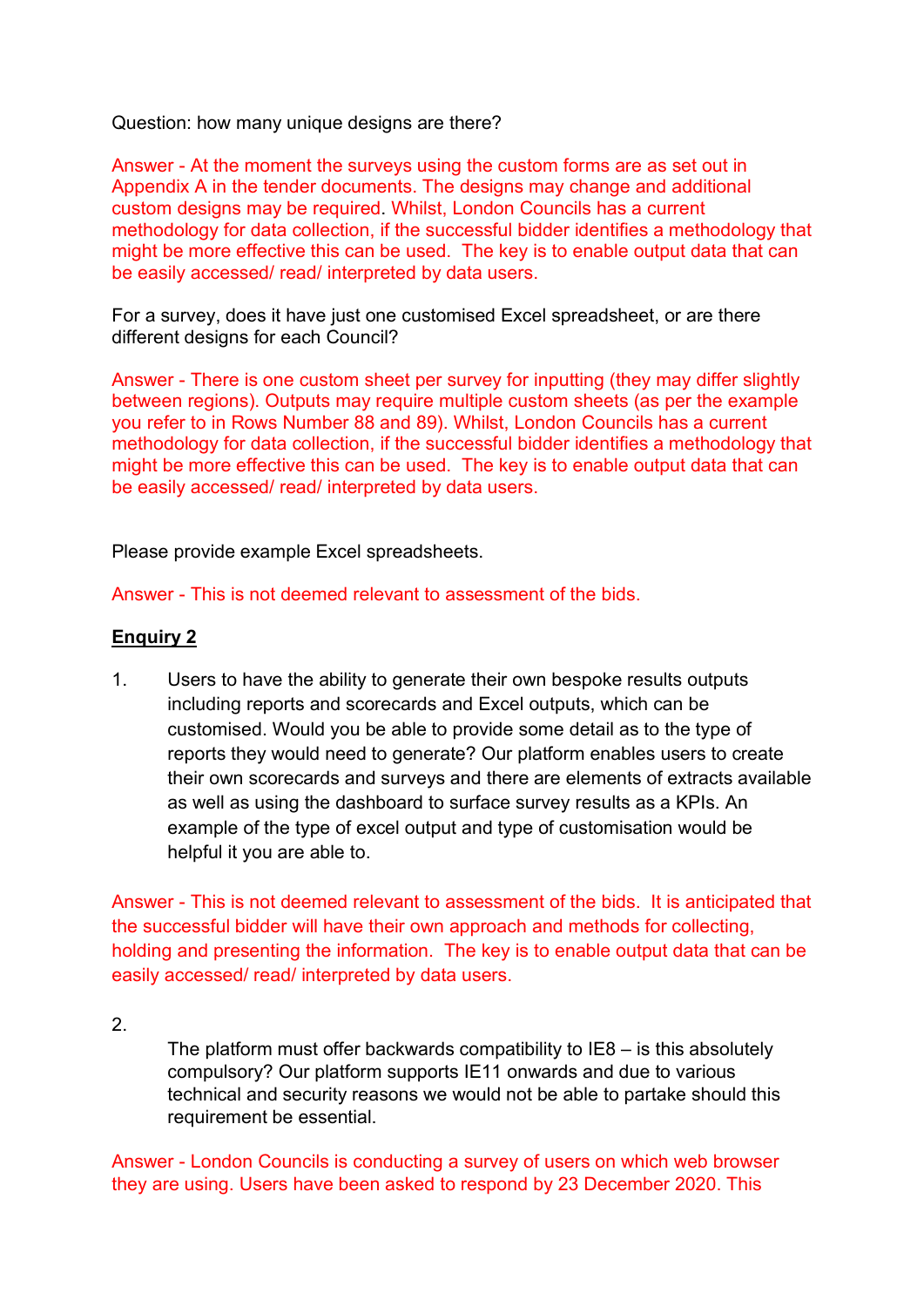question and answer response will be updated once the results of the survey are known.

## **Enquiry 3**

a. Could I request the full data collection and publication timetable for 2020/2021

Answer - The timetable is attached. It is currently under review and likely to change

b. Could you provide me a sample of a survey (to understand the (1) typical survey formats and (2) one that is most complex)

Answer - An example is described in the Technical Specification. London Councils is not providing survey documents for this tender. This is not deemed relevant to assessment of the bids.

c. What is the typical size of each survey (or the number of rows/columns for a typical survey)

Answer - An example is described in the Technical Specification. London Councils is not providing survey documents for this tender. This is not deemed relevant to assessment of the bids.

d. Do you allow members who have not submitted a particular survey to retrospectively submit in order to participate in that benchmark (in the same regard are surveys locked and final once posted or can be corrected post date)

Answer – Not as rule, but exceptions have been made if it deemed appropriate to enable a better benchmarking output and assessment of results. The determination comes from the client's needs, the ease with which additional/ late information can be accommodated and whether the final data usage and output of results will enable analysis and insight.

e. In terms of the migration of the previous data, can you provide information on the current database/system that is already being used (including if the previous datasets are in a database, excel format or a csv)

Answer - This is not deemed relevant to assessment of the bids. The successful bidder will be provided with relevant information to enable successful migration of data from the current system to a new one. Relevant project methodology for migration can be outlined by bidders and will be sufficient for evaluation.